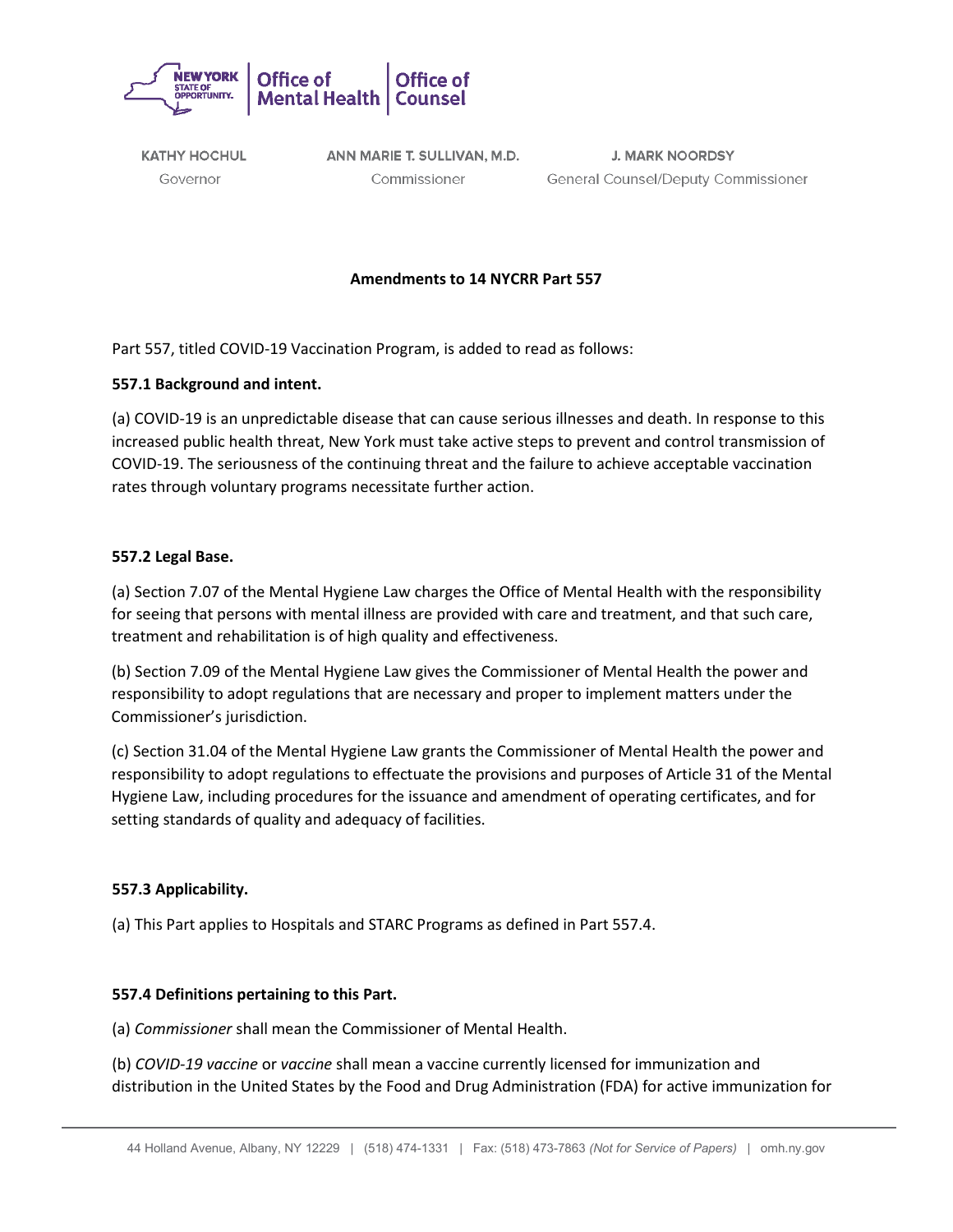the prevention of COVID-19, or authorized for such use by the FDA pursuant to an Emergency Use Authorization (EUA) or as an Emergency Investigational New Drug (EIND).

(c) *Fully Vaccinated* shall mean fully vaccinated for COVID-19 for a period of 2 weeks or more after receiving either (1) the second dose in a 2-dose series (e.g., Pfizer-BioNTech or Moderna), or (2) a singledose vaccine (e.g., Johnson & Johnson /Janssen), authorized for emergency use or approved by the U.S. Food and Drug Administration, and holds an emergency use listing by the World Health Organization.

(d) *Hospital* shall mean a hospital named in Mental Hygiene Law section 7.17(b), excluding the Nathan S. Kline Institute for Psychiatric Research. Hospital shall also mean a program operated pursuant to Parts 580, 582, or 590 of this Title.

(e) *Office* shall mean the Office of Mental Health.

(f) *Staff* shall mean all persons employed or affiliated with a Hospital, or STARC Program, whether paid or unpaid, including but not limited to employees, members of the medical, nursing, and other treatment staff, contract staff, students, and volunteers.

(g) *STARC Program* shall mean a secure treatment facility operated pursuant to Section 7.18 of the Mental Hygiene Law.

# **557.5 Testing and Vaccination Requirements for Hospitals and STARC Programs.**

(a) Hospitals and STARC Programs shall require Staff to be Fully Vaccinated.

(b) New Staff shall not commence their duties until they have been Fully Vaccinated.

(c) A reasonable accommodation may be made for Staff who have a documented health condition that prevents them from complying with the vaccine requirements herein. When a reasonable accommodation is approved for a Staff member, they must comply with the following testing provisions.

(d) Staff who have been granted such a reasonable accommodation are required to undergo diagnostic screening testing. Employers and supervisors may choose either antigen or molecular tests, based upon the appropriateness to their setting, to satisfy this requirement. Staff must be tested at least once weekly. Any test used must either have Emergency Use Authorization by the U.S. Food and Drug Administration or be operating per the Laboratory Developed Test requirements of the U.S. Centers for Medicare and Medicaid Services.

(e) Any Staff who work in Hospitals or STARC Programs who do not comply with the provisions of this Part shall not be permitted to report to work.

(f) Staff for whom a positive test result is received must comply with Office and New York State Department of Health regulations and guidance applicable to those who receive a positive test result.

(g) Hospitals and STARC Programs shall maintain records of their compliance with the requirements of this Part. Upon request by the Office, Hospitals and STARC Programs shall verify the vaccination status of all Staff, and must provide such requested information to the Office. Each Hospital or STARC Program shall require Staff to produce documentation to show all vaccine administrations. Acceptable documentation of vaccination status shall consist of one of the following: